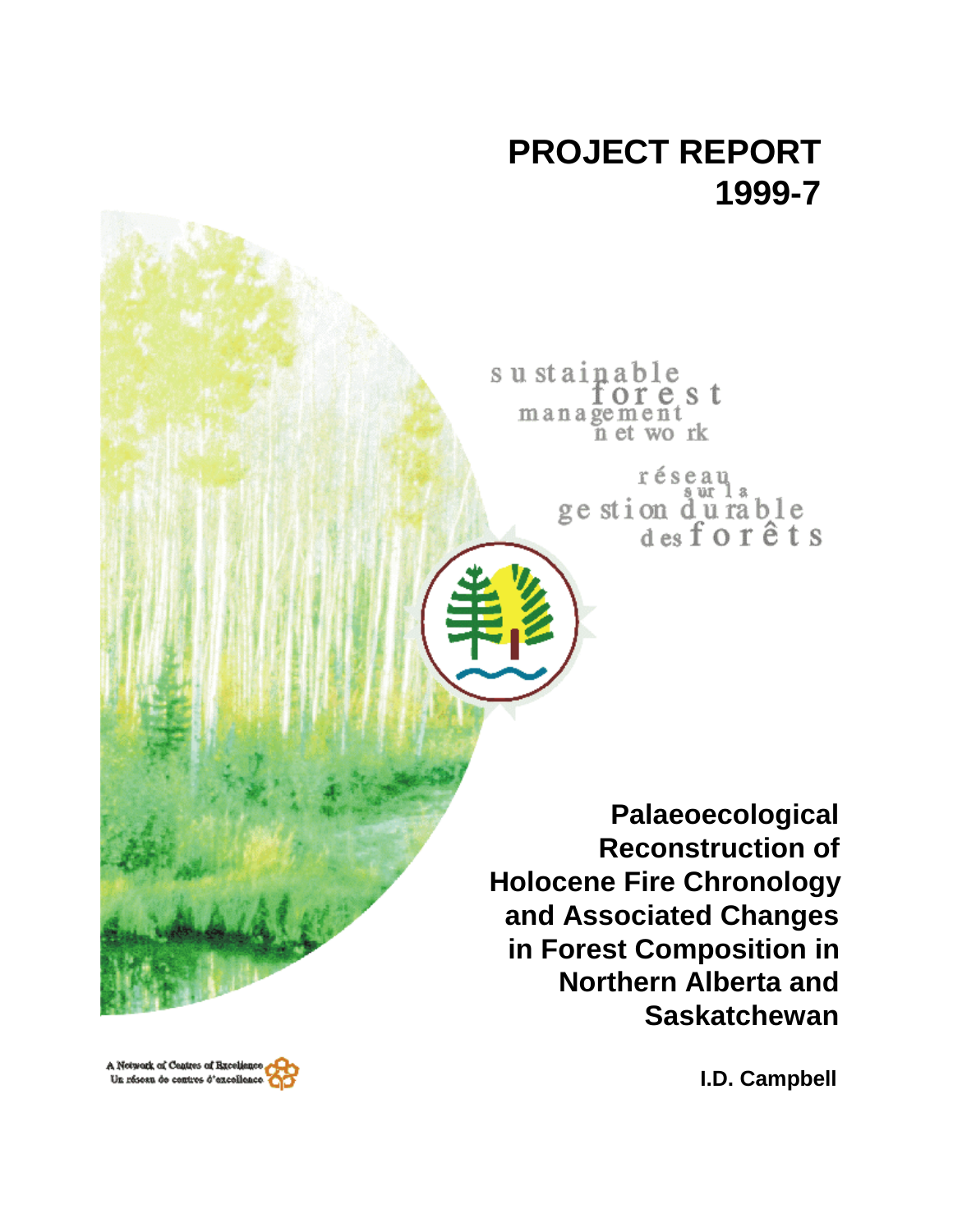For copies of this or other SFM publications contact:

Sustainable Forest Management Network G208 Biological Sciences Building University of Alberta Edmonton, Alberta, T6G 2E9 Ph: (780) 492 6659 Fax: (780) 492 8160 http://www.biology.ualberta.ca/sfm

ISBN 1-55261-**.**021-7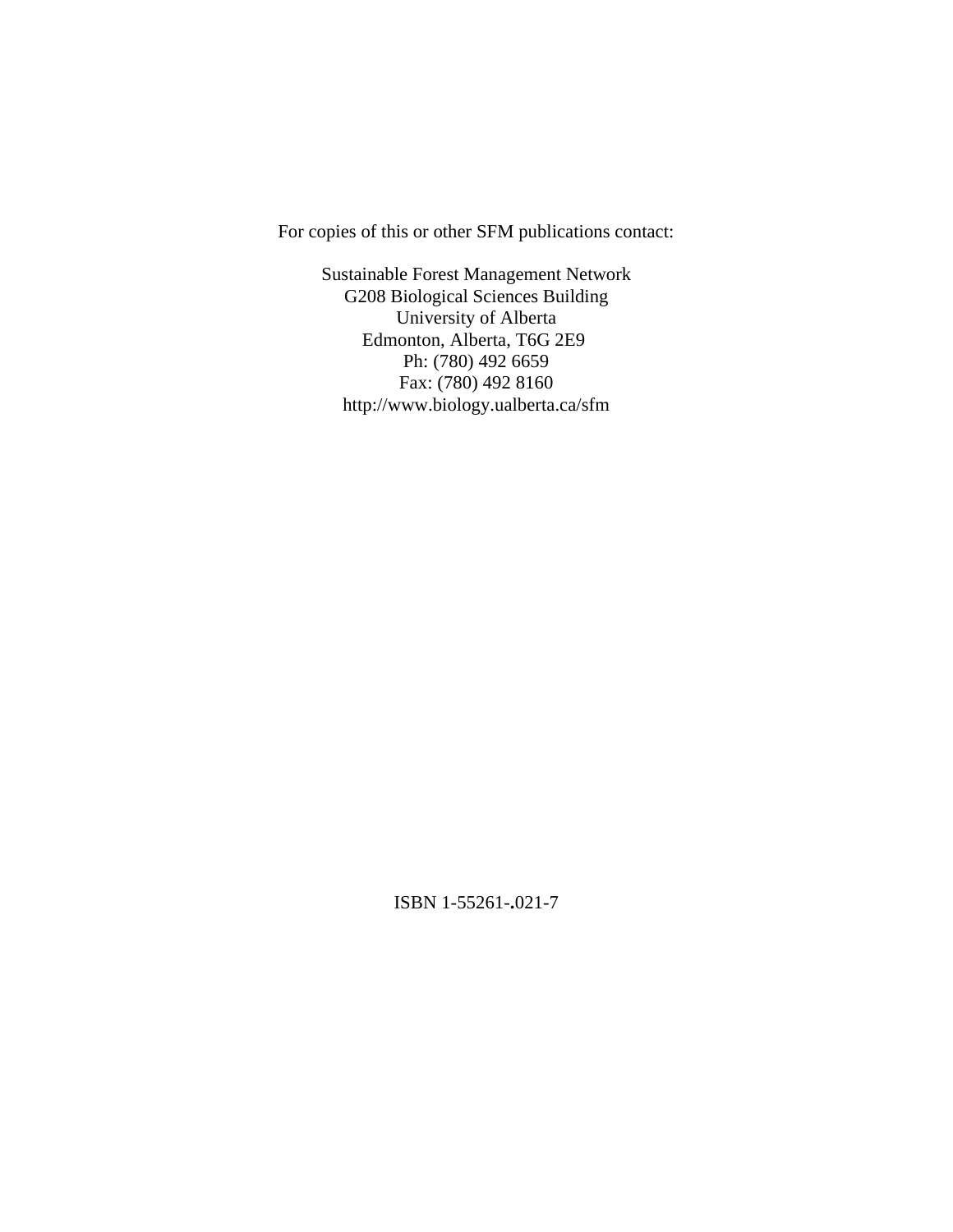# **Palaeoecological Reconstruction of Holocene Fire Chronology and Associated Changes in Forest Composition in Northern Alberta and Saskatchewan**

by

**I.D. Campbell** Canadian Forest Service and Adjunct Professor Earth and Atmospheric Sciences University of Alberta

**June 1999**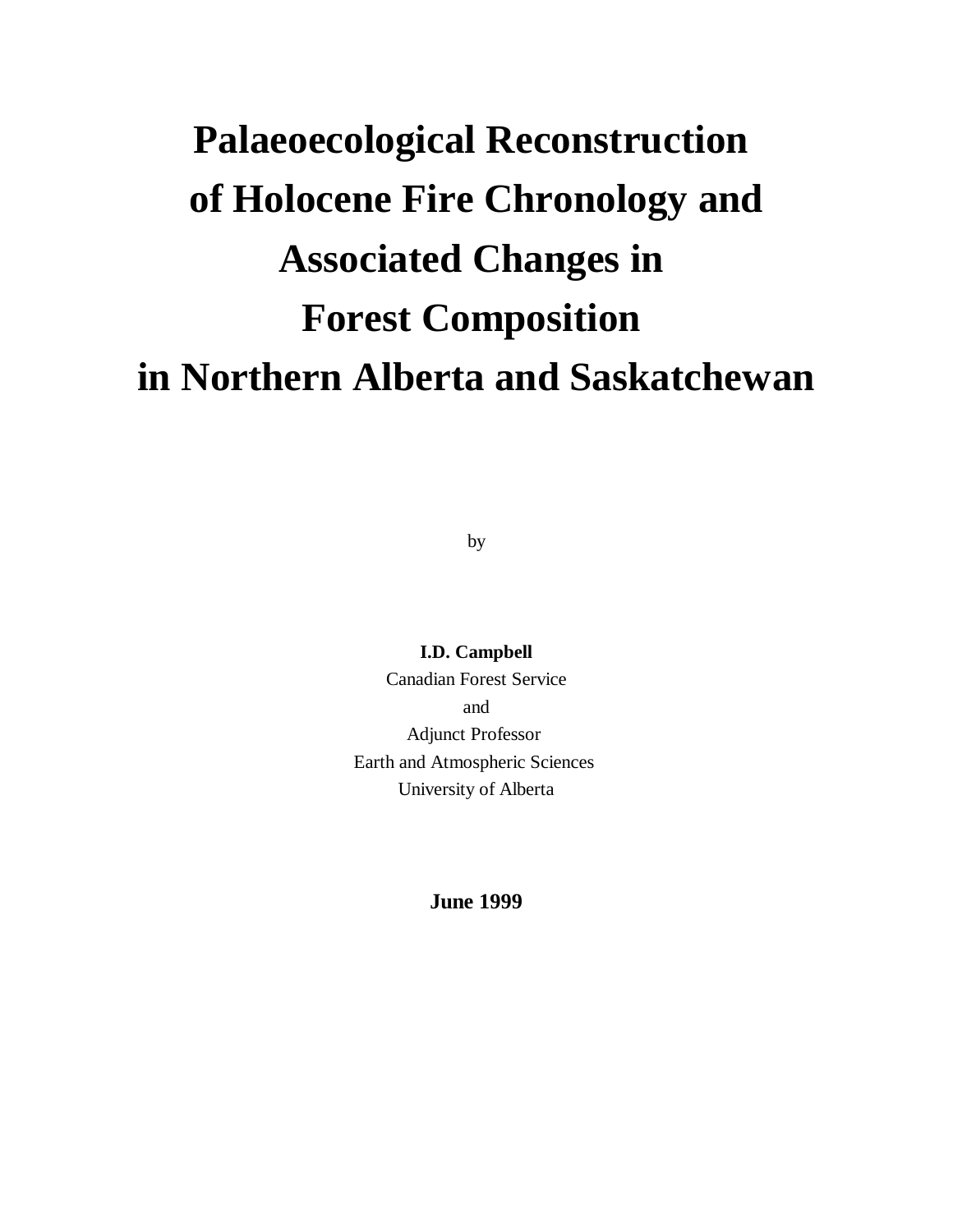# **EXECUTIVE SUMMARY**

Fire is the major natural disturbance in the westeiiirn boreal forest. Emulating fire requires understanding its relationship with vegetation and with climate. While "modern" fire studies can yield much valuable information and understanding, it is difficult for such studies to inform us about the impact of climate change or vegetation change through time. This study uses charcoal-rich horizons in lake sediments to examine changes in fire regimes over the last several centuries at various locations in Alberta and Saskatchewan.

Now entering its final year of funding, this study at this time offers preliminary results only. Much of the work to date has focused on the development of appropriate methods of study. There are three major conclusions to date:

- 1. Active fire suppression has been effective in the Christina Lake area, but there is as yet little evidence for its effectiveness at a regional scale.
- 2. Fire regimes have varied strongly through time, but not always in the simplistic way of reduced fire during periods of wetter climate. Controls on fire are still poorly understood, but are now known to be more complex than generally recognized.
- 3. While in some areas the current level of fire activity may be less than in the past, at most sites it is within the range of natural variability. This is particularly so in the montane forest of Jasper national park, where prehistoric fire activity was as low as it is now; the generally held belief that prehistoric fire activity was higher appears to be mistaken and based on the occurrence of a high level of fire activity coincident with the construction of the railroad through the park.

Management implications are:

- 1. In general, it would dangerous to assume that active fire suppression saves timber which can therefore be harvested without affecting the natural disturbance regime; until a larger network of sites has been analyzed, harvesting must be viewed as a disturbance at least in part supplementing fire.
- 2. Fire activity is expected to generally increase in the prairie provinces in response to global warming. This increase will not however be evenly distributed on the landscape, and may not be gradual through time. The mechanisms by which climate controls fore frequency include vegetation change, which may cause non-linear and unexpected responses.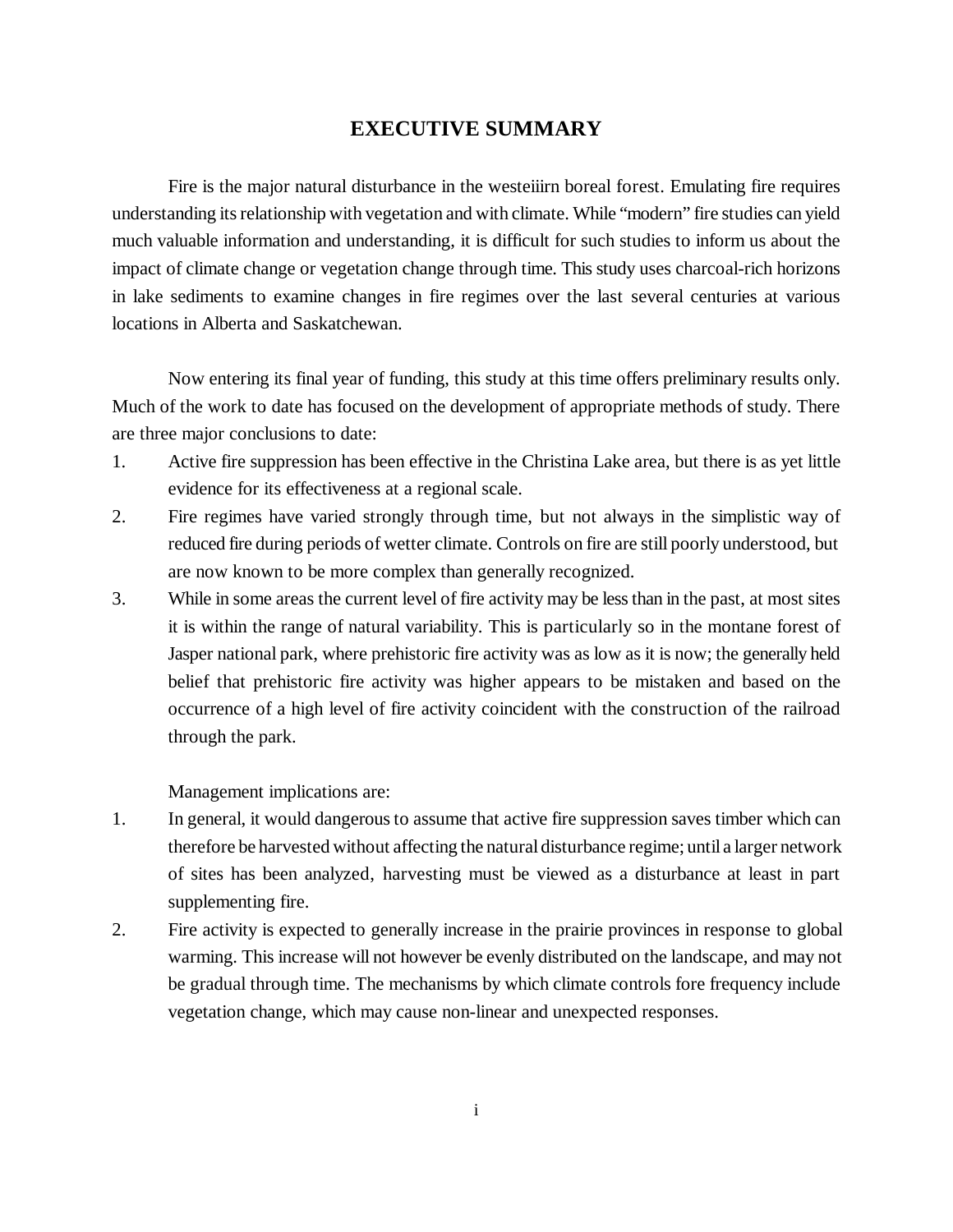3. There is no single "natural" level of fire activity in any given location. Instead, there is a range of fire activity levels which naturally occur. In emulating natural disturbance, it will not be possible to select a single "natural" level of fire activity. Rather, a disturbance rate will need to be selected that falls within the natural range of variability and which achieves explicit management objectives. This choice of disturbance rate will need to be justified on grounds other than purely emulation of natural fire regimes.

# **ACKNOWLEDGMENTS**

I thank the students who have been involved in this project: Lana Laird, Arlene Collins, Jacqueline O'Connell, Karen Peronnet, Farrah Gilchrist, and Robert Field. Thanks also to Dave Schindler, Mike Flannigan, Yves Bergeron, Christopher Carcaillet, Pierre Richard, and other participants in other projects from whose work this project has benefitted.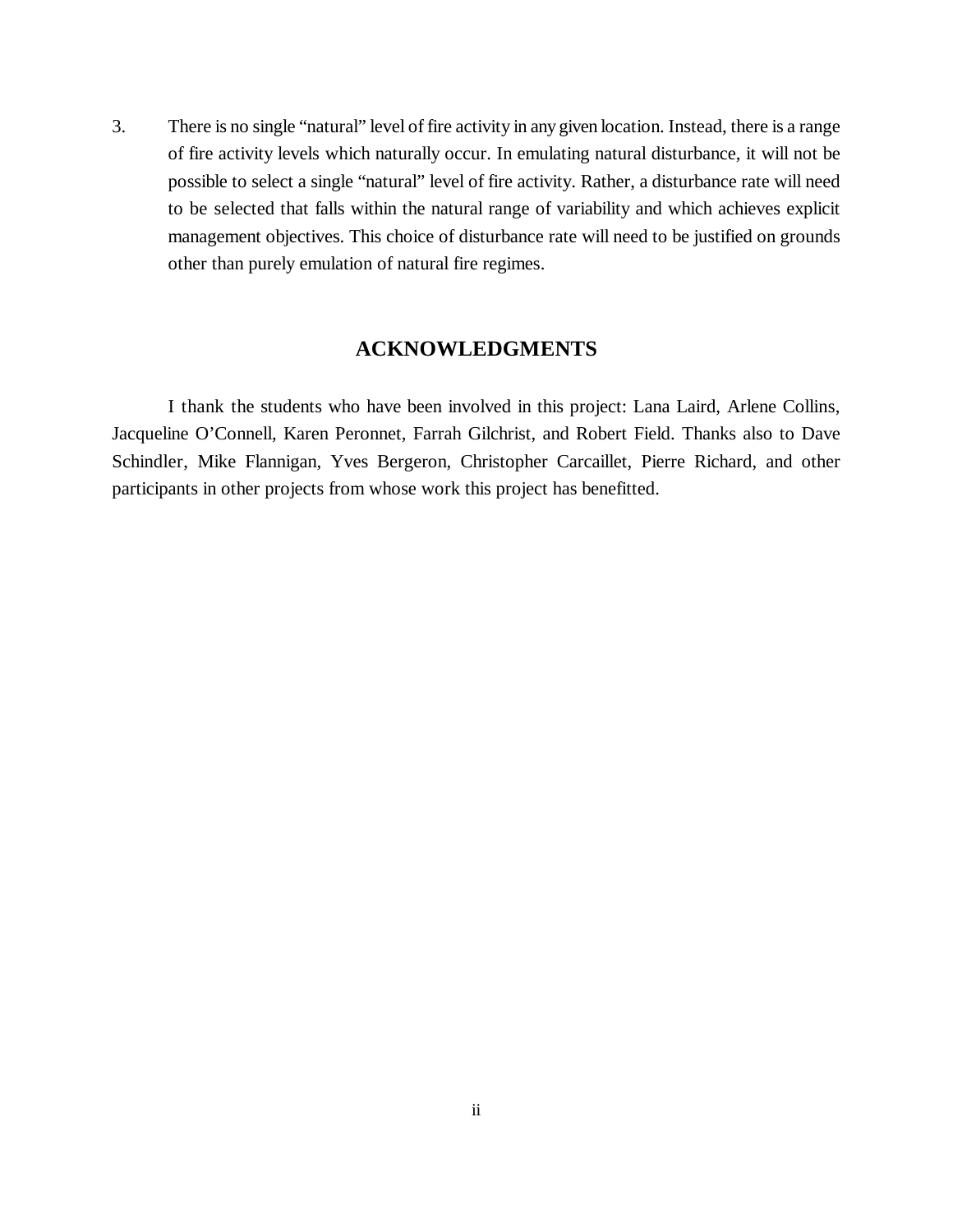# **INTRODUCTION**

Fire is the major disturbance in the boreal forest, particularly in the western boreal (Johnson, 1992). The Sustainable Forest Management Network of Centres of Excellence has focused research efforts on a paradigm of "sustainable management by emulation of natural disturbances". In order to emulate natural disturbances, however, these disturbances must be known and understood. In particular, natural controls on the frequency, magnitude, severity, seasonality, and other aspects of natural disturbances must be well understood if we are to replace them by harvesting regimes.

While much information can be and has been derived about the characteristics of fire as a disturbance through the study of modern fire records, this provides only a snapshot of fire. Not only does this snapshot suffer from representing a very brief period of time, it also suffers from that period of time being known to be atypical of natural fire regimes. The western boreal forest has been heavily affected by human activity in the last few decades. Thus the study of current fire regimes cannot unequivocally inform us about natural fire regimes - the disturbances we wish to emulate.

To study natural fire regimes in the western boreal forest, it is necessary to obtain information on fires that occurred more than 100 years ago, prior to any observation network and to formal fire records. This can be done partly through stand origin mapping and fire scars (Johnson, 1992). While these methods have the great advantage of providing precise dates and detailed spatial extents of fires, they are unsatisfactory in several ways. Firstly, they can only inform us about fires that occurred withing the life-span of individual trees, which in the western boreal, is in many areas limited to less than 100 years. Secondly, they can only inform us about the age of the last stand-replacing fire - since by definition the trees on which these methods depend originated in that fire.

To understand the response of natural fire regimes to climate change, we need to develop fire records spanning several centuries or even millennia. This can only be achieved through palaeoecological techniques. In this Project, lake sediments from several sites in Alberta and Saskatchewan are being examined for charcoal-rich horizons indicating past forest fires in the watersheds of the lakes. At the same time, these sediments are being examined for their fossil pollen content to provide indications of the vegetation in which these fires occurred, and of the post-fire revegetation sequences. Data are also being collected to provide estimates of past climate changes at these sites, in order to relate changes in fire regime to changes in the climate and/or the vegetation.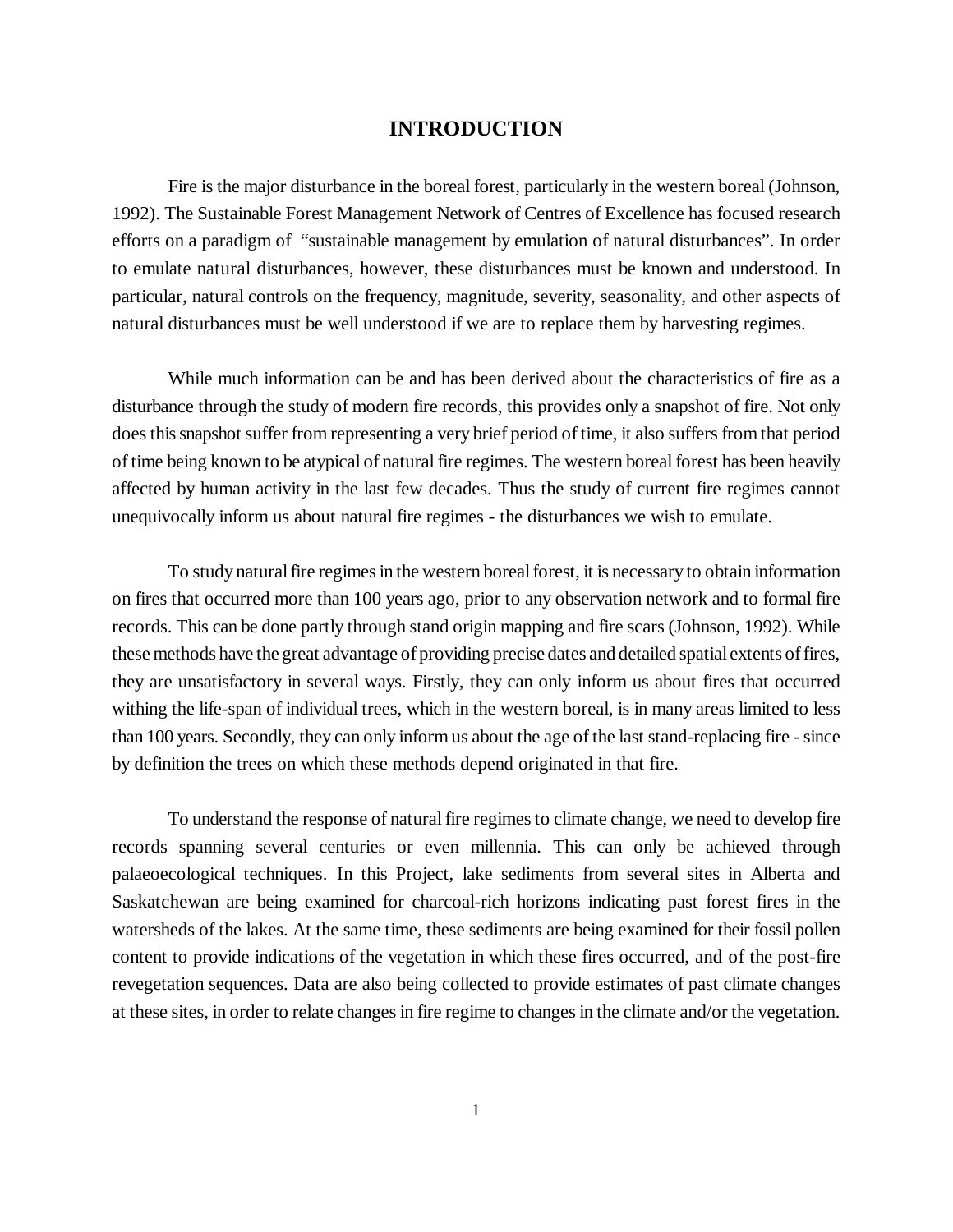This Project is being carried out largely through the efforts of graduate students, resulting in the development of highly qualified personnel. There has however been one upset related to this emphasis: Arlene Collins, who joined the Project as a probationary PhD student, has re-registered as a MSc student following unsatisfactory candidacy exams. In combination with funding reductions, this has forced the realignment of parts of the study. Research facilities and additional support are provided by the Canadian Forest Service and the Department of Earth and Atmospheric Science sat the University of Alberta. This Project is also strongly coordinated with that of Yves Bergeron et al in eastern Canada.

# **PREVIOUS PALAEOECOLOGICAL RESEARCH**

The prairie provinces have in general been less well investigated by palaeoecologists than have the eastern provinces or British Columbia. One area which is an exception is the "ice-free corridor", a narrow region extending mainly along the foothills in western Alberta. The ice-free corridor has attracted much palaeoecological interest due to its hypothesized use as a migration corridor into the Americas for humans, animals and plants during and immediately following the last glacial maximum. The boreal forest region has in contrast attracted relatively little interest from palaeoecologists (Beaudoin, 1993). This Project is accordingly focused mainly on the plains.

The known palaeoclimate history of the western interior is summarized in Campbell (1998) and Campbell and Campbell (1997). In essence, there was a period of unknown duration prior to 10,000 years ago during which Laurentide ice was retreating towards the northeast and Cordilleran ice was retreating towards the west. This was followed in the early Holocene<sup>1</sup> by the Hypsithermal (also known as Altithermal Xerithermal, or mid-Holocene Warm Period), lasting several thousand years, during which summer temperatures were warmer, while winter temperatures were likely colder, and precipitation was generally lower than at present. This period is often used as an analogue for future warming. The Hypsithermal was followed by a general cooling trend, leading to the Medieval Warm Period (MWP, approximately AD 800-1200), the Little Ice Age (LIA, approximately AD 1450-1900), and the recent warming (since AD 1900).

<sup>&</sup>lt;sup>1</sup> The Holocene is the last  $10,000$  years.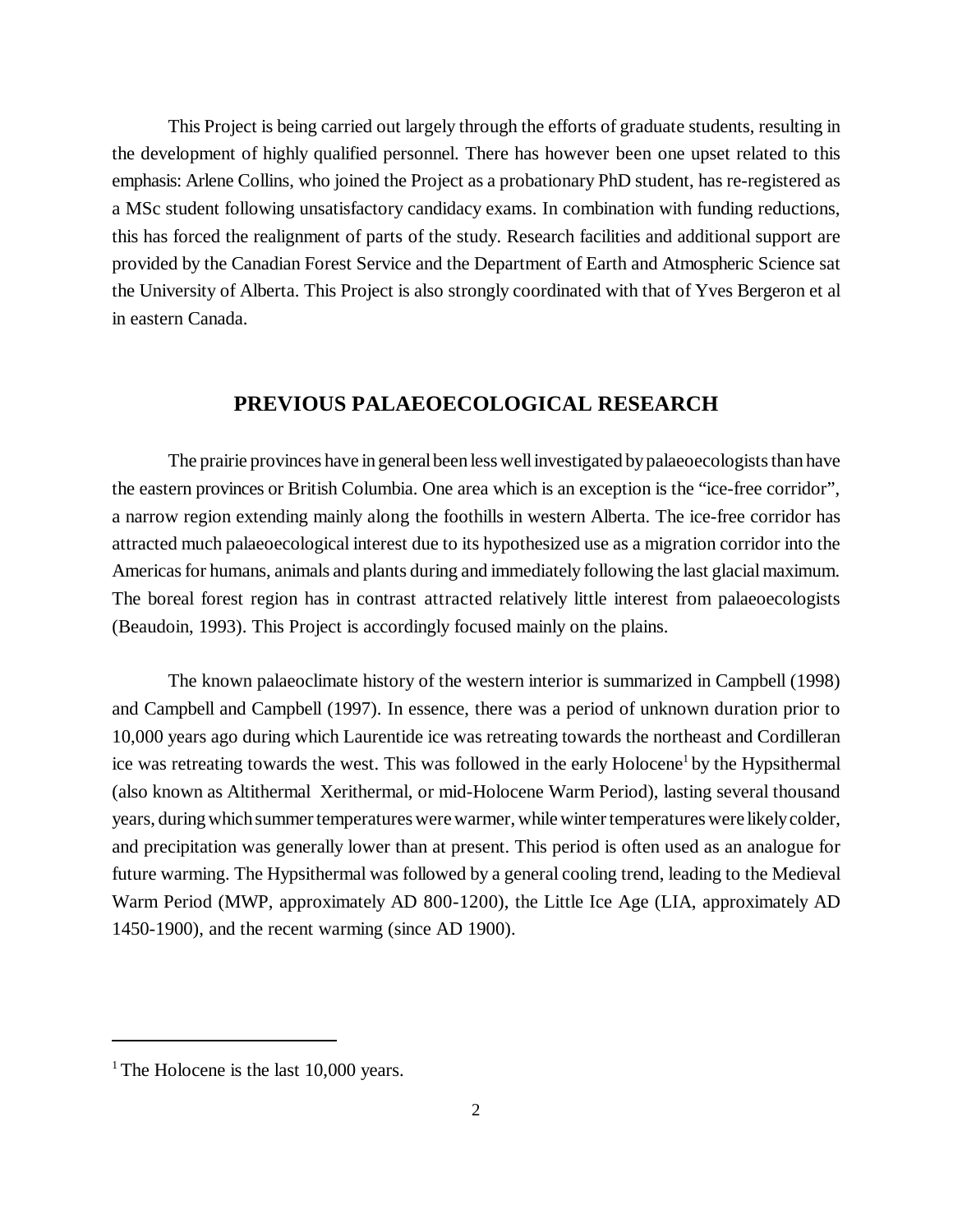These climate periods are well-recognized in the palaeoecological record. The Lofty Lake pollen diagram (Lichti-Federovich, 1970) shows a clear Hypsithermal signal, which takes the form of a decrease in conifer abundance to the benefit of deciduous trees (mainly birch) and non-tree vegetation. The Lofty Lake record has also been interpreted as recording, during the Hypsithermal, a vegetation community for which there is no known present analogue (MacDonald and Reid, 1989). It has also been shown that sites in the southern boreal forest, including Lofty Lake, experienced a decline in water table of as much as 15 m during the Hypsithermal (Schweger and Hickman, 1989). The MWP does not show clearly in most boreal pollen records, perhaps in part because it was of insufficient duration to substantially affect the vegetation; the same is true of the LIA. There are however clear indications that both substantially affected the hydrology of the grasslands regions (Vance et al, 1992; Campbell, 1998).

The vegetation of the prairie provinces is not believed to have changed significantly in the last 3000 years (Vance et al., 1983). There are however indications that the fire regime has changed over this time, particularly in the last hundred or so years (Schindler, unpubl. data). There are also indications of significant, if as yet poorly understood, changes at the southern margin of the boreal forest in the historic period (Campbell et al., 1994; Strong, 1977).

# **STUDY SITES**

#### **Site Selection**

Sites for palaeoecological research can be selected to provide various types of information. In general, it is desirable to obtain lake sediments with minimal disturbance through bioturbation, as this leads to the best-resolved signals. Such lakes will typically be deep and flat-bottomed. When the lake depth : ln(area) ratio is high enough, the lake may be meromictic, that is, may not turn over completely, such that the bottom water is permanently anoxic. This excludes benthos capable of disturbing the sediments and allows the develop of annual laminations in the sediments, termed varves. These varves can be counted like tree-rings, providing a high degree of temporal control as well as assurances of the most highly resolved signal.

A second consideration in site selection is the size of the lake. Larger lakes are believed to integrate their pollen and charcoal signals form larger area (Clark, 1988). Thus, while small lakes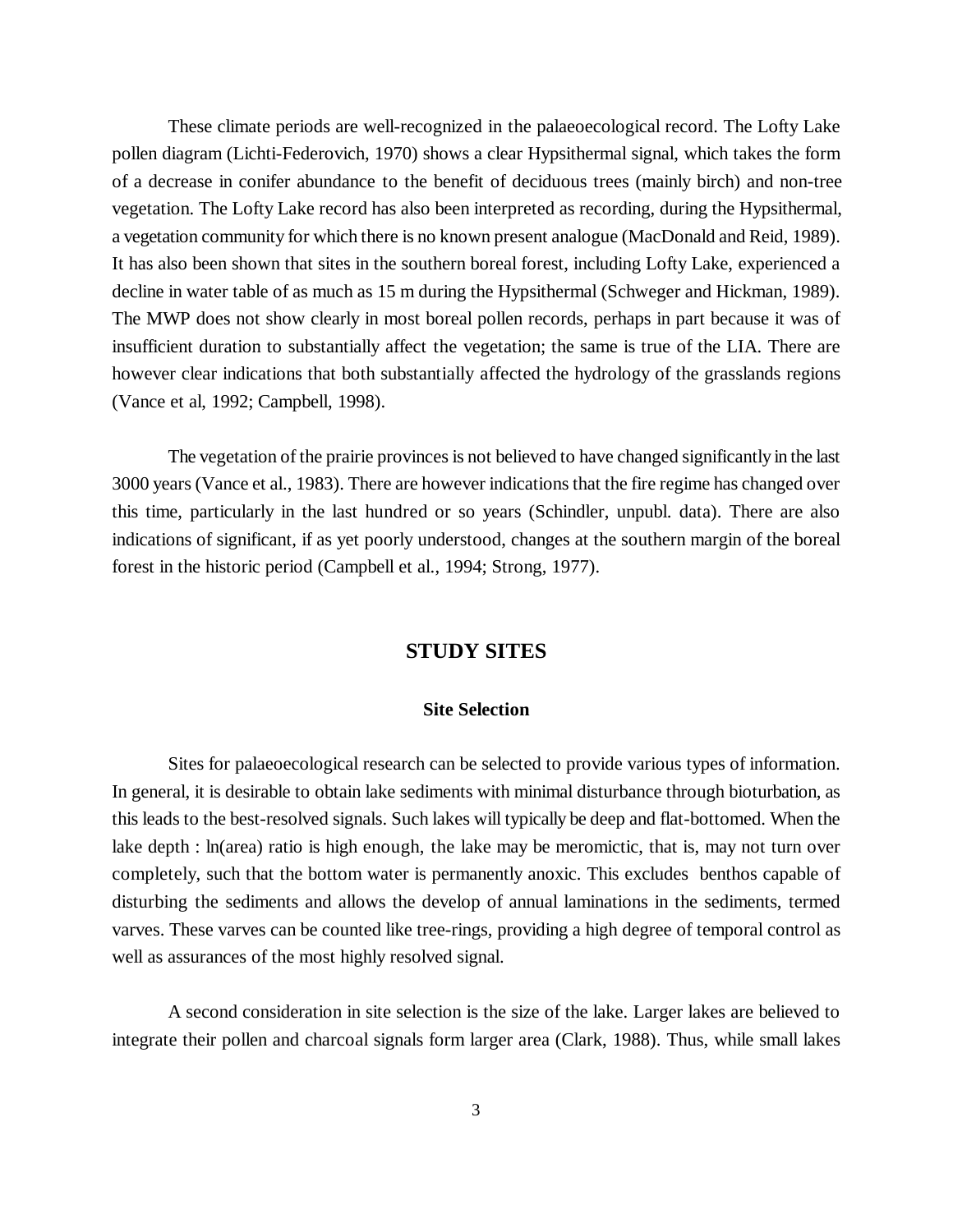provide a reasonable degree of spatial precision, larger lakes provide a more regional record, which may thus be of greater interest in areas where little previous work has been done.

With a few key exceptions, there has generally been little palaeoecological research has been done in Alberta north of Slave Lake or east of 112° west (Beaudoin, 1993). This project has therefore chosen to focus mainly on larger lakes in eastern and northern Alberta and Saskatchewan. Specific sites were selected during the course of two summers of testing, to find sites with varved sediments. Of approximately 12 likely sites identified from fishing maps, two in Alberta were identified and cored: Christina Lake, at Conklin, and Flemming Lake in the Caribou Mountains, Alberta. The Flemming Lake core has been deselected for further analysis due to final year funding cuts. Additional sites previously known to be varved included in this Project are Amisk Lake, Alberta, and Opal lake, Saskatchewan. Further, in this final year of funding, three sites in Jasper National Park have been added; though not varved, much of the work required has already been done on these lakes by Schindler, and further work is being partly funded through Jasper National Park, making them and inexpensive replacement for the remote and as yet unstudied Flemming Lake. All sites are shown in Figure 1.



**Figure 2:** site locations.  $A = \text{Amisk lake}$ ;  $O = \text{Opal Lake}$ ;  $C = \text{Christian Lake}$ ;  $F = \text{Flemming}$ Lake;  $J =$  Jasper Park lakes.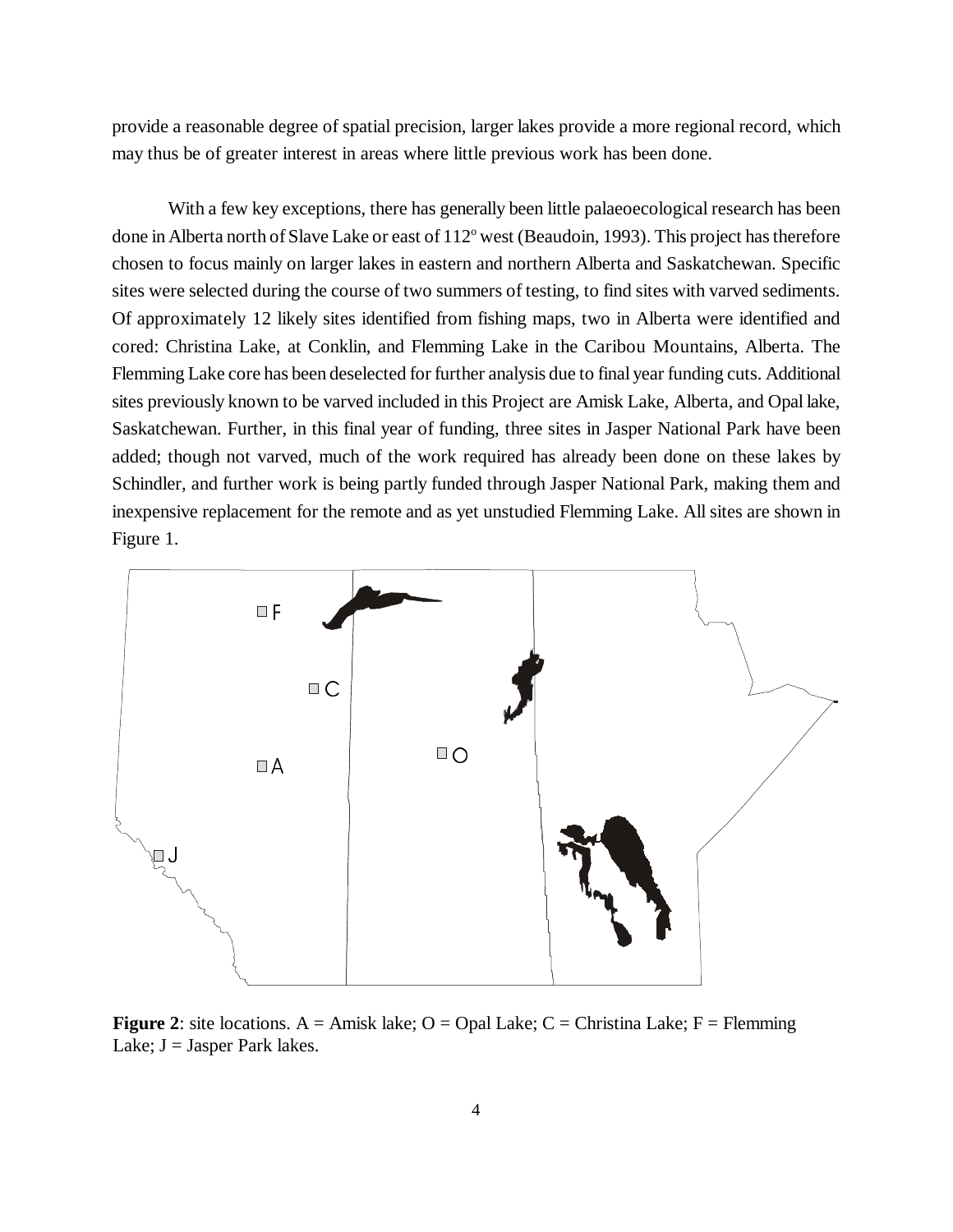#### **Site Descriptions**

#### *Amisk Lake*

Amisk lies in the southern boreal forest of Alberta, in the mixedwood region. It is a long, narrow, deep (>50 m) lake, with cottages and other recreational activities. Its sediments are known to be varved (Prepas, pers. comm.).

#### *Christina Lake*

Christina Lake is a long narrow deep  $(>30 \text{ m})$  lake in the mid boreal of eastern Alberta. The surrounding terrain is relatively flat, with abundant black spruce. Gas and oil exploration and development are active in the area, with tar sands development proposed in the area immediately south of the lake.

#### *Flemming Lake*

Flemming Lake is a large lake on the Caribou mountains of northern Alberta, in the high boreal ecoregion. A large forest fire in 1994 burned most of the watershed.

#### *Opal Lake*

Opal Lake is part of the Jewel lakes system in central Saskatchewan, at the north end of Nipawin Park. The lake is a small kettle depression. The surrounding vegetation varies strongly with drainage, with the gravelly hills dominated by aspen and jack pine.

#### *Jasper Park lakes*

Three sites are being examined in the Montane ecozone of Jasper National Park. As these sites have only recently been added to this project, they will not be discussed at length here.

# **METHODS**

Lake sediment cores were extracted using freezing samplers, complemented in most cases by Reasoner cores (Reasoner, 1986). Dating is by 210Pb, 14C, and where applicable, varve count. Where varves are available, the varve count is taken as definitive with the radiometric dates as supporting evidence for the annual nature of the laminations.

Known fires are useful to validate the charcoal peaks as identifiers of earlier, unknown fires. At Flemming Lake and Christina Lake, undergraduate students were involved to conduct fire scar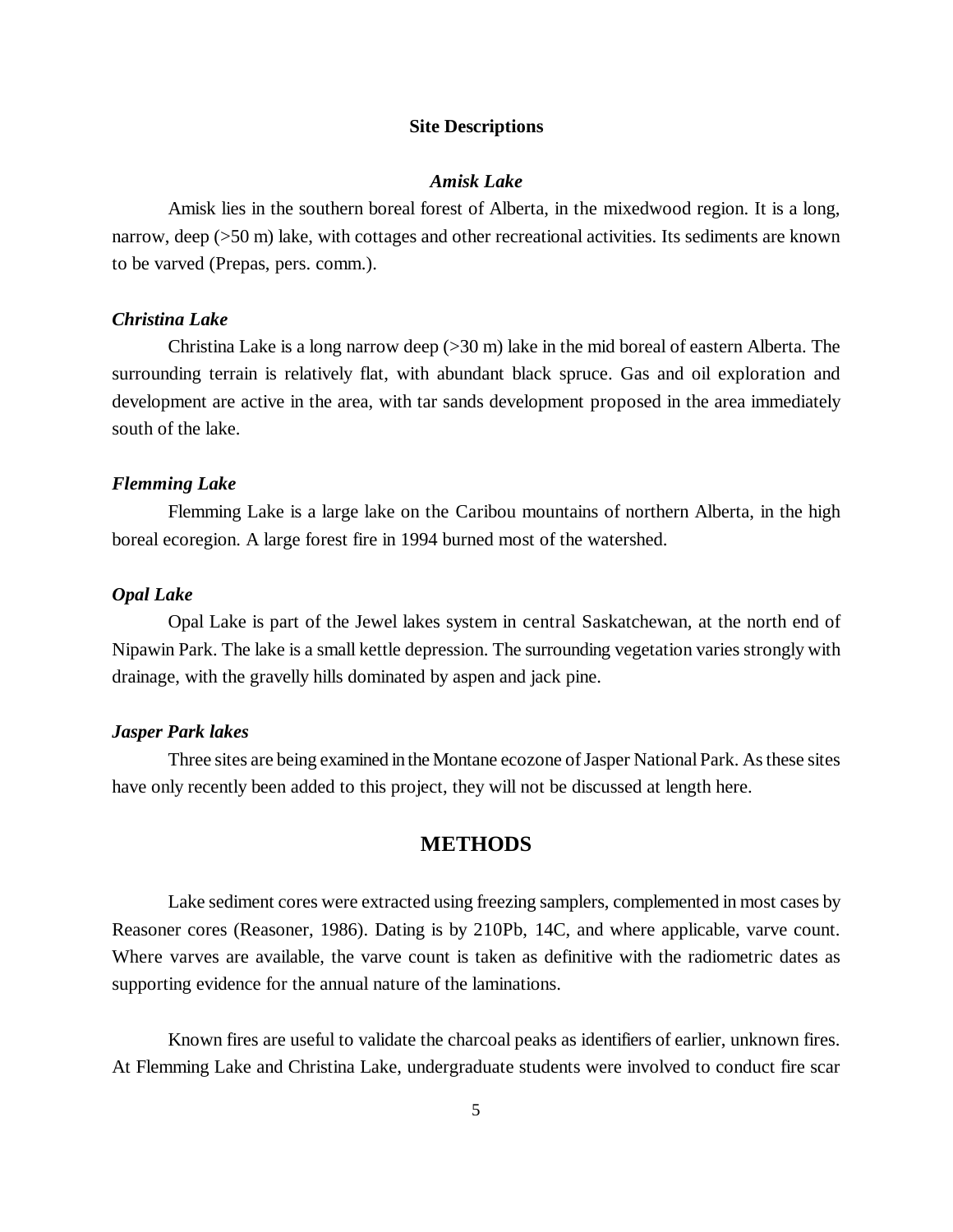surveys of the watersheds to determine historic fire dates. These surveys used disks cut from dead trees or increment cores from live trees to date fire scars, using DendroScan (Varem-Sanders and Campbell, 1996). Further historic fire dates and extents were determined from published fire maps and unpublished data available from the Canadian Forest Service or Alberta Lands and Forests.

Further field work at Christina Lake involved sampling surface sediments at 43 different points in the lake to determine the homogeneity of charcoal distribution. These analyses are in progress.

Charcoal analysis methods varied, as part of the Project involved determining the source areas and characteristics for the signals provided by different analytical techniques. Opal Lake was analyzed by modified Winkler (1985) method chemical assay; the modification consisted solely in prolonging the nitric acid digestion until no further reaction could be observed, and by multiplying the distilled water washes until no further crystals formed on drying. This method may exaggerate the charcoal content of the sediments, but in the absence of changes in lithology, should yield useful trends and peaks (Laird, unpublished data). As it quantifies all size fractions of charcoal, including the very finest dust, it is expected to provide the most regional signal; this should patly compensate for the small area of the lake. The same modified Winkler method was applied to Amisk Lake.

A further modification of the Winkler method was used at Christina Lake. In this modification, the loss on ignition measurement of the final charcoal content was replaced with analysis on a carbon analyzer, to remove any possible clay-bound water losses being counted as charcoal. Christina Lake was also analyzed by the Oregon sieving method (Whitlock and Millspaugh 1996). The Jasper Park lakes are also being analyzed by the sieving method.

Pollen analysis at Christina Lake is in progress, using standard methods (Faegri et al., 1989). Bulk authigenic geochemistry at Christina Lake uses a mild hydrochloric acid extraction analyzed by ICP-AES (Malo, 1977).

The Christina Lake core contains the mineral vivianite (a hydrous iron phosphate). To determine if the abundance of this mineral is in any way related to climate or fire activity ion the watershed (as might be expected if P and Fe concentrations in the lake water limit vivianite formation), vivianite abundances in the core have been quantified using image analysis techniques developed specifically for this purpose.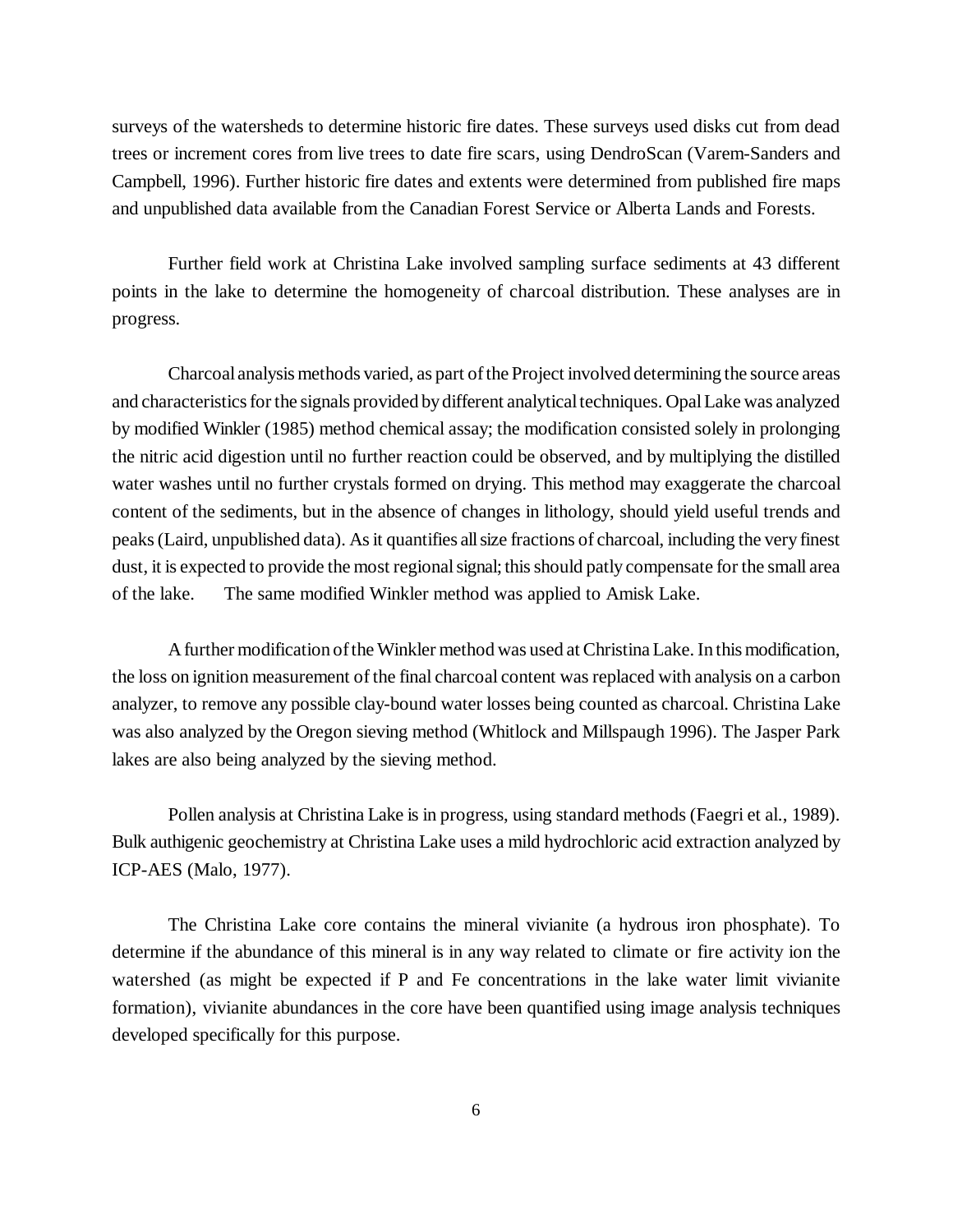In order to determine the fire and vegetation responses to climate change, the climate changes must be know in some detail. Pore-water stable isotope analyses have been carried out on a portion of the Amisk Lake record to determine past climate changes. This technique has not been previously used, and the results must be considered tentative.

# **RESULTS TO DATE**

# **Flemming Lake**

Fire scar work has identified several fires in the watershed of Flemming Lake. This work is still in progress, with completion anticipated in summer 1999.

Sediment work at Flemming Lake has been discontinued due to the combination of funding reductions and student status change.

# **Opal Lake**

Nitric acid assay of Opal Lake sediments (Figure 2) shows two stepwise reductions in regional fire activity. While the most recent of these reductions, in the 1970s, can be reasonably attributed to either active or passive fire suppression, the earlier prehistoric step cannot be attributed to this. Pollen analyses are required to determine the associated vegetation changes, but preliminary results suggest the reduction in fire activity in both cases may be at least in part due to changes in the local vegetation from pine-dominated to greater aspen abundance.

Further work at Opal Lake is presently on hold due to funding reductions and change in student's status.

## **Amisk Lake**

Amisk Lake charcoal by nitric acid assay (Figure 2) shows a fire activity minimum ca. 1850, followed by increasing fire activity through the present. This increase may be in part from anthropogenic fires, but may also reflect the recent climate warming.

The stable isotope results from Amisk Lake suggest that (1) the sediment pore water is in fact segregated lake water rather than percolating groundwater, and (2) the pore water isotopes do reflect climate changes. The apparent attenuation of signal variability with depth, however, suggests the pore water may be subject to increasing contamination with depth (age) due in all probability to diffusion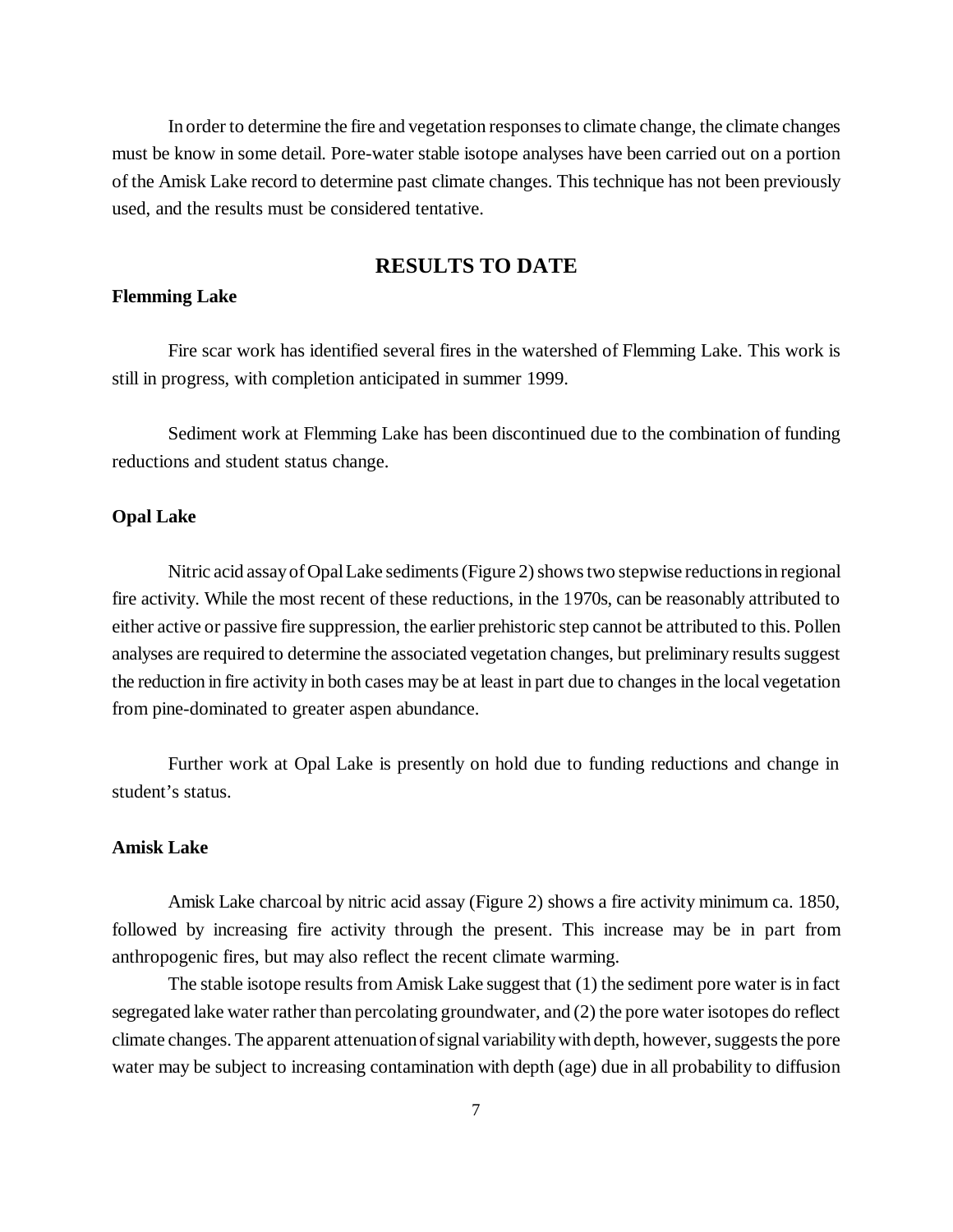of pore water within the sediment column. We are currently evaluating the usefulness of this technique for palaeoclimate reconstruction.



The charcoal record also shows a period of distinctly reduced fire activity from AD 1100 to 1550. This corresponds with the early half of the LIA. The fire maximum ca. AD 1800 reflected in the assayed charcoal curve may be an artefact of increased stream flow bringing more charcoal to the lake, rather than of an actual fire activity maximum. The recent minimum in both curves (since AD 1950) may reflect active fire suppression, which is intense in this area due to the presence of a twon, a road, a railroad, and intensive oil and gas activity.

# **Christina Lake**

The Christina Lake site was the first cored and is most advanced. The large (sieved) charcoal record (Figure 3) shows several peaks corresponding with fires in the watershed identified from either fire maps or the fire scar survey. The nitric acid assay results show much the same peaks, but with additional peaks not represented in the coarse charcoal record (Figure 3).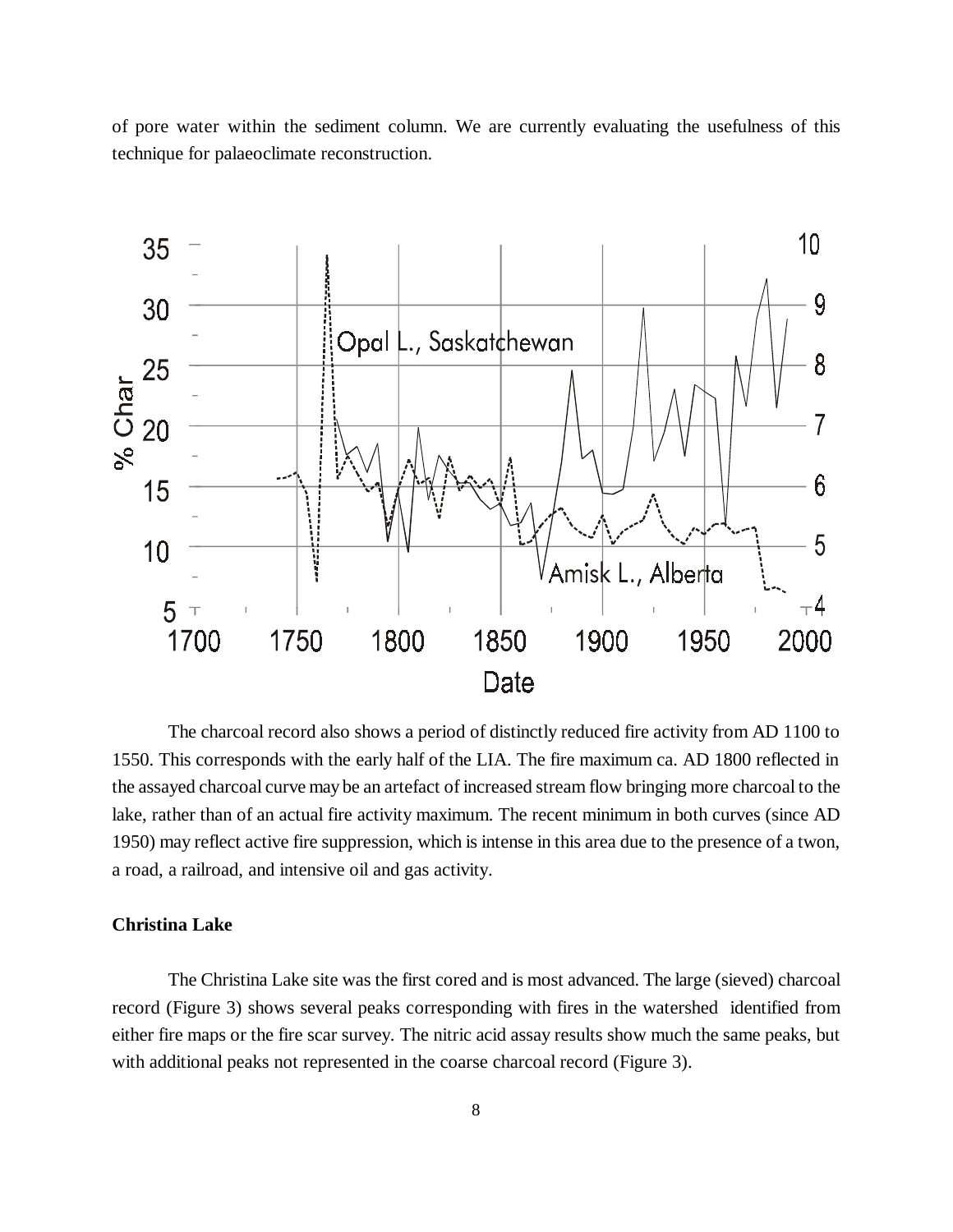



It appears that both the coarse charcoal and the nitric acid assay charcoal reflect fire in the watershed. Interestingly, large fires which did not reach the watershed (including the Mariana Lakes fire) are not represented, while relatively small fires in the watershed are represented. The representation of a fire by a charcoal peak appears to be strongly related to the proximity of the fire to the lakeshore or to and inflowing stream. This suggests that much of the present theory of charcoal dispersal (e.g. Clark 1988), developed for small lakes, is inappropriate for larger lakes. The current theory suggests that most charcoal reaches the lake by airborne transport, and that therefore the size of the charcoal fragments is in proportion to the distance of the fire from the lake. The Christina Lake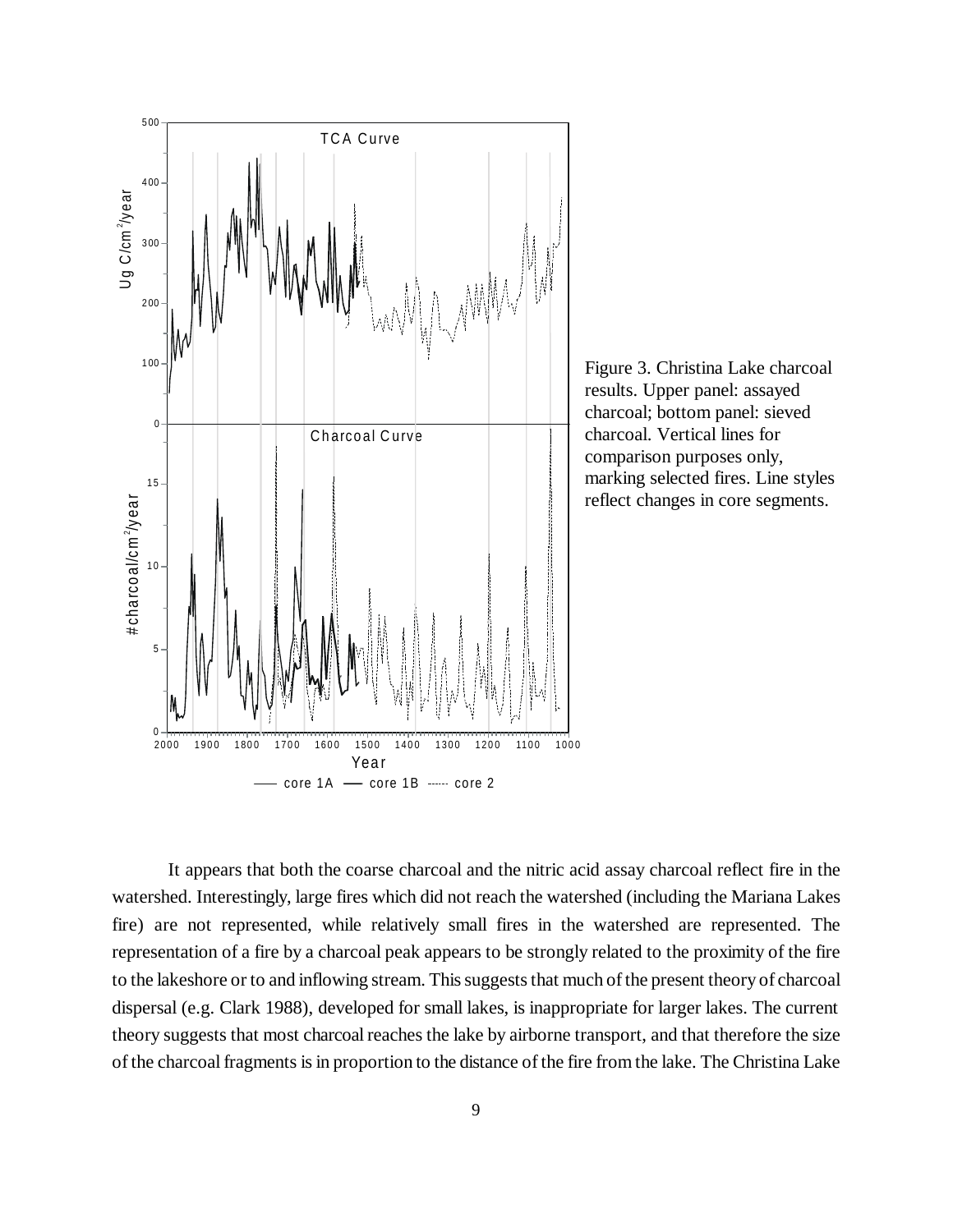results, on the other hand, suggest that most charcoal reaches the lake by stream runoff, and that the size of the fragments is therefore related not to the distance form the fire to the lake, but to the distance from the fire to the stream.

Pollen results from Christina Lake are expected in the summer of 1999. Preliminary pollen results suggest no major changes in the vegetation around the lake, although many of the charcoal peaks are reflected by temporary changes in the pollen spectra. There is a weak peak in spruce pollen abundance ca. 1800, which may be related to the increased streamflow hypothesized for the assayed charcoal peak at the same time.

The vivianite record suggests there is no particular relationship between vivianite formation and either fire activity or climate at short time scales, although there may be a weak relationship at longer timescales..

# **Jasper Park lakes**

Work on the Jasper Park Lakes started under a another project under D. Schindler; as this Project's involvement in these lakes is only just beginning, only a general outline of the results will be given here.

The charcoal records of two of the Jasper lakes suggest that fire activity reached a maximum in the late 1800s, coincident with the construction of the railroad through the Park. The low level of fire activity experienced since then, rather than being unnatural, seems to constitute a return to natural conditions of low fire activity in the montane region.

There is some evidence in the pollen records of slight changes in vegetation composition, principally an opening of the forest coincident with the fires of the late 1800s. The forest seems to be regenerating towards the pre-historic composition.

# **DISCUSSION**

The results to date in this project are most intriguing. Only one site (Christina Lake) shows a signal which most readily attributed to active fire suppression. Amisk Lake, at which a strong active fire suppression signal might be expected given the concentration of values-at-risk in the area, instead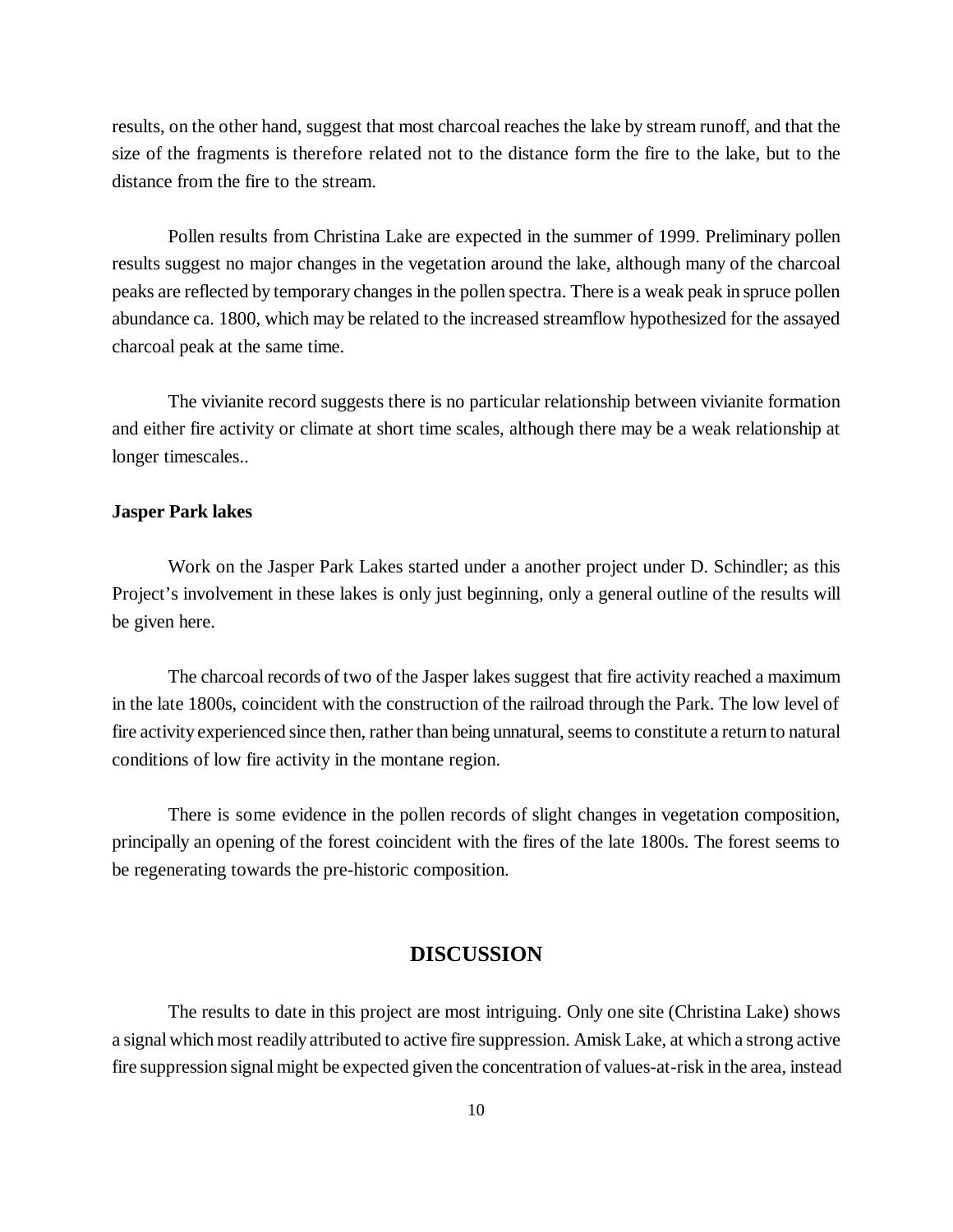shows and increase in charcoal influx. Opal Lake, which shows a decrease, also shows a prehistoric decrease, such that both are most readily attributed to changes in the vegetation or unintentional fire suppression (as from logging or highway construction) rather than to human influences. The Jasper Park lakes show that natural fire activity in the montane is very low.

The methods of charcoal analysis clearly are not as developed as the literature might seem to indicate. In fact, the dispersal of charcoal from fire to lake sediment is as yet poorly understood. The Christina Lake results suggest that stream-borne charcoal may be critical to the formation of the eventual charcoal deposit. If this is so, then the charcoal method may be more powerful than previously thought: rather than reflecting fires that are in some poorly defined way "close" to the lake, charcoal peaks may reflect fires which are definitely in the watershed of the lake. This would allow the method to gain a great deal of spatial precision.

The response of fire to climate change is complex, and appears, as at Opal Lake, to be mediated by change in the vegetation -which is itself undoubtedly mediated by change in the fire regime. Thus we must envisage a more complex system than is usually recognized.

The stable isotope results, which suggest limited applicability of the method for palaeoclimatic reconstruction, are nevertheless intriguing in their implications for water flow in boreal systems. If it is generally true that lake sediment pore water is segregated lake water, rather than percolating groundwater, this suggests that groundwater flow into lakes must be largely confined to spatially limited flow zones.

# **CONCLUSIONS AND MANAGEMENT IMPLICATIONS**

While final recommendations must await the completion of the project, some preliminary observations may be made. Firstly, in reference to the montane vegetation of Jasper Park, natural fire is very rare. This implies that a management by emulation of natural disturbances paradigm must either focus on disturbances other than fire, or accept a very low rate of disturbance, and therefore a very long rotation.

Secondly, with reference to active fire suppression, it is unclear to what degree we are able to suppress fire in the long term. There can be no doubt that we are able to prevent a given area form burning in a given year, but we may not be able to substantially affect the overall area burned over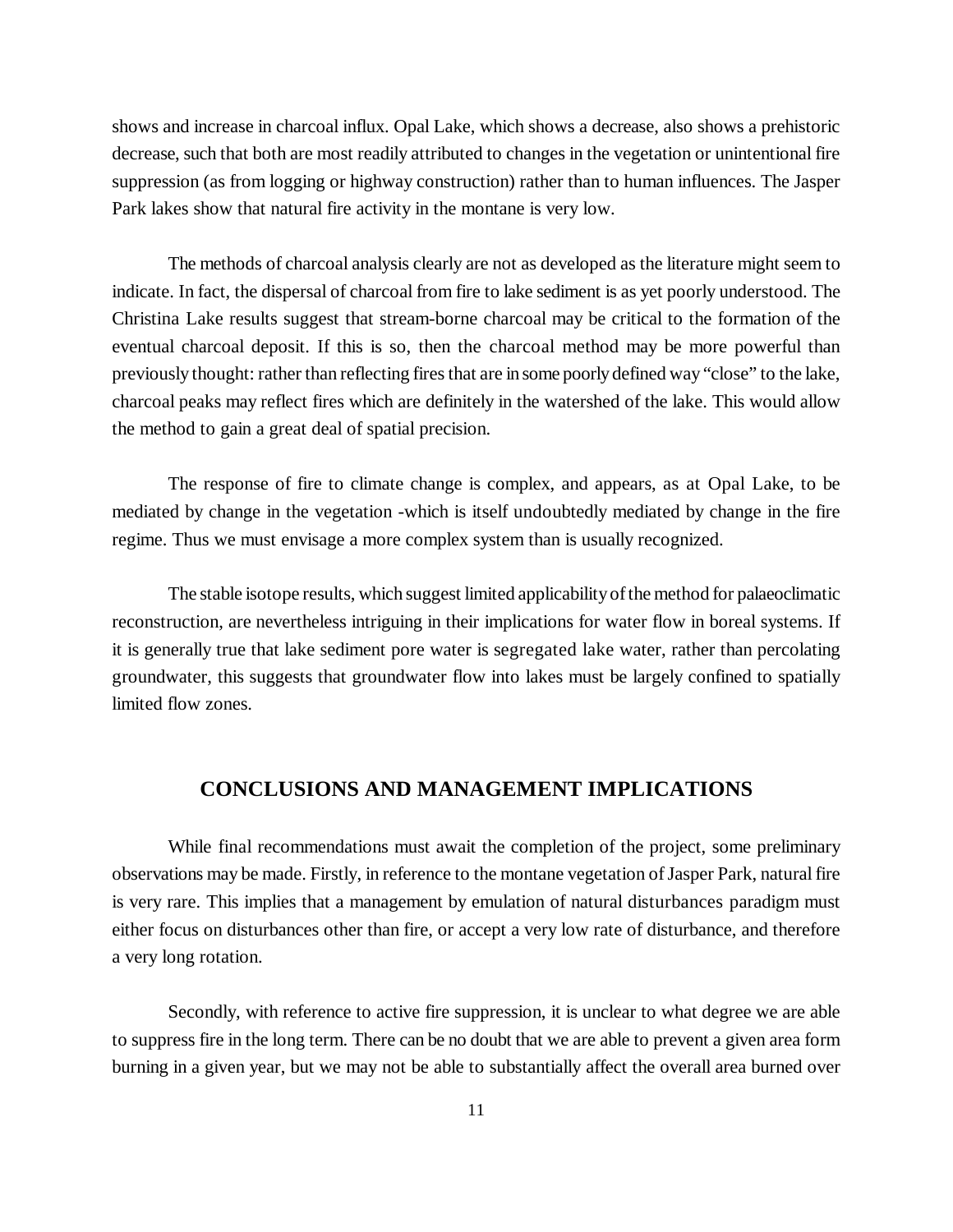a period of decades. This is reflected in the Yellowstone Park experience, in which long-term fire suppression resulted in fuel buildup, bringing about a very large fire in which all the area saved from burning in the preceding years burned at once in a catastrophic fire. While these data cannot answer they question, they do raise the question of the long-term effectiveness of fire suppression in saving fiber as opposed to spot values-at-risk. The major management implication is that until better evidence of the long-term effectiveness of active fire suppression is available, harvest should be viewed as at least partly in addition to fire, rather than replacing fire.

Thirdly, with reference to the natural variability of fire activity, there is clearly a range of fire activity levels that have been experienced at a given site. Changes in fire activity result from climate and/or vegetation change; vegetation changes in response to fire and/or climate change (Campbell and Flannigan In Press, and Flannigan et al. 1999). Thus human activities which change the vegetation can be expected to affect the fire regime directly. Further, fire response to climate change is mediated by vegetation change; while western Canada can in general expect increased fire activity with climate warming, there will be a great deal of spatial heterogeneity in the response. The management implication of this is that it will not be possible to independently and objectively determine a single "natural" rate of disturbance for any given area. A range of such natural disturbance rates have occurred in the past, providing some guidance, but ultimately, the disturbance rate selected will have to be defended as much in terms of management objectives as in terms of emulating natural disturbances.

This Project is still in progress; more definite and quantitative conclusions are expected in the near future.

# **REFERENCES**

- Beaudoin, A.B. 1993. A compendium and evaluation of postglacial pollen records in Alberta. Canadian Journal of Archaeology 17: 92-112.
- Campbell, C. 1998. Late Holocene lake sedimentology and climate chnage in southern Alberta, Canada. Quaternary Research 49: 96-101.
- Campbell, C., Campbell, I.D., Blyth, C.B., and McAndrews, J.H. 1994. Bison extirpation may have caused aspen expansion in western Canada. Ecography 17: 360-362.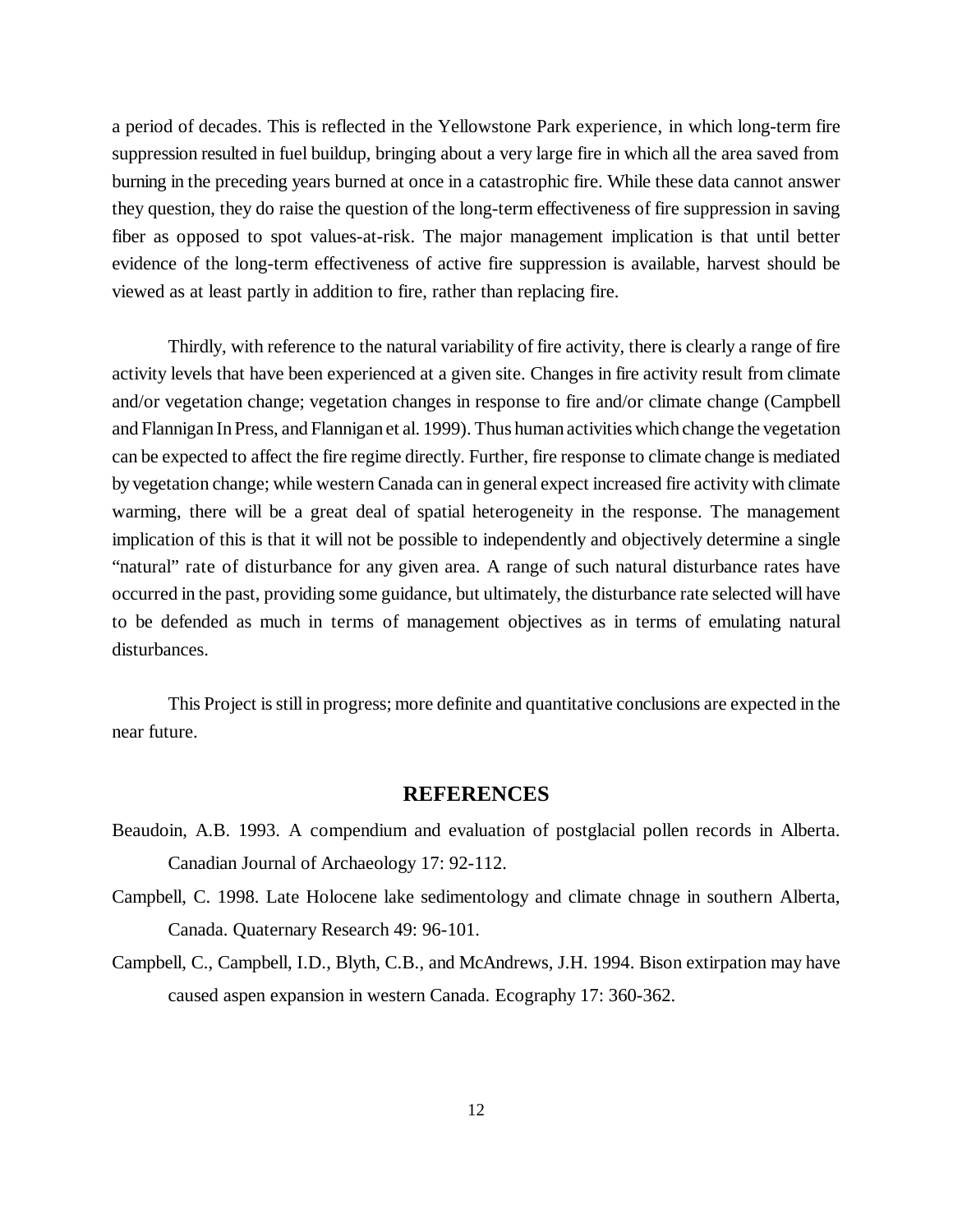- Campbell, C. and Campbell, I.A. 1997. Calibration, review and geomorphic implications of postglacial radiocarbon ages in southeastern Alberta, Canada. Quaternary Research 47: 37- 44.
- Campbell, I.D. and Flannigan, M.D. In Press. Long-term perspectives on fire-climate-vegetation relationships in the North American boreal forest.
- Clark, J.S. 1988. Particle motion and the theory of charcoal analysis: source area, transport, deposition, and sampling. Quaternary Research 30: 67-80.
- Faegri, K., Kaland, P.E., and Krzywinski, K. 1989. Faegri and Iversen's Textbook of Pollen Analysis. IV edition. Wiley, New York.
- Flannigan, M.D., Wotton, M., Carcaillet, C., Richard, P.J.H., Campbell, I.D., and Bergeron, Y. In Press. Fire weather: past, present and future. Proceedings of the second international conference on biomass burning, Portugal, 1998.
- Johnson, E.A., 1992. Fire and Vegetation Dynamics. Studies from the North American Boreal Forest. Cambridge Studies in Ecology. Cambridge University Press. 129 pp.
- Lichti-Federovich, S. 1970. The pollen stratigraphy of a dated section of late Pleistocene lake sediment from central Alberta. Canadian Journal of Earth Sciences 7: 938-945.
- MacDonald, G.M. and Reid, R.T. 1989. Pollen-climate distance surfaces and the interpretation of fossil pollen assemblages from the western interior of Canada. Journal of Biogeography 16: 403-412.
- Malo, B.A. 1977. Partial extraction of metals from aquatic sediments. Environmental Science and Technology 11: 277-282.
- Reasoner, M.A.1986. An inexpensive, lightweight percussion core sampling system. Geographie physique et Quaternaire 40: 217-219.
- Schweger, C.E. and Hickman, M. 1989. Holocene paleohydrology of central Alberta: testing the general circulation model simulations. Canadian Journal of Earth Sciences 26: 1826-1833.
- Strong, W.L 1977. Pre- and post-settlement palynology of southern Alberta. Review of Palaeobotany and Palynology 23: 373-387.
- Vance, R.E., Emerson, D., and Habgood, T. 1983. A mid-Holocene record of vegetative change in central Alberta. Canadian Journal of Earth Sciences 20: 364-376.